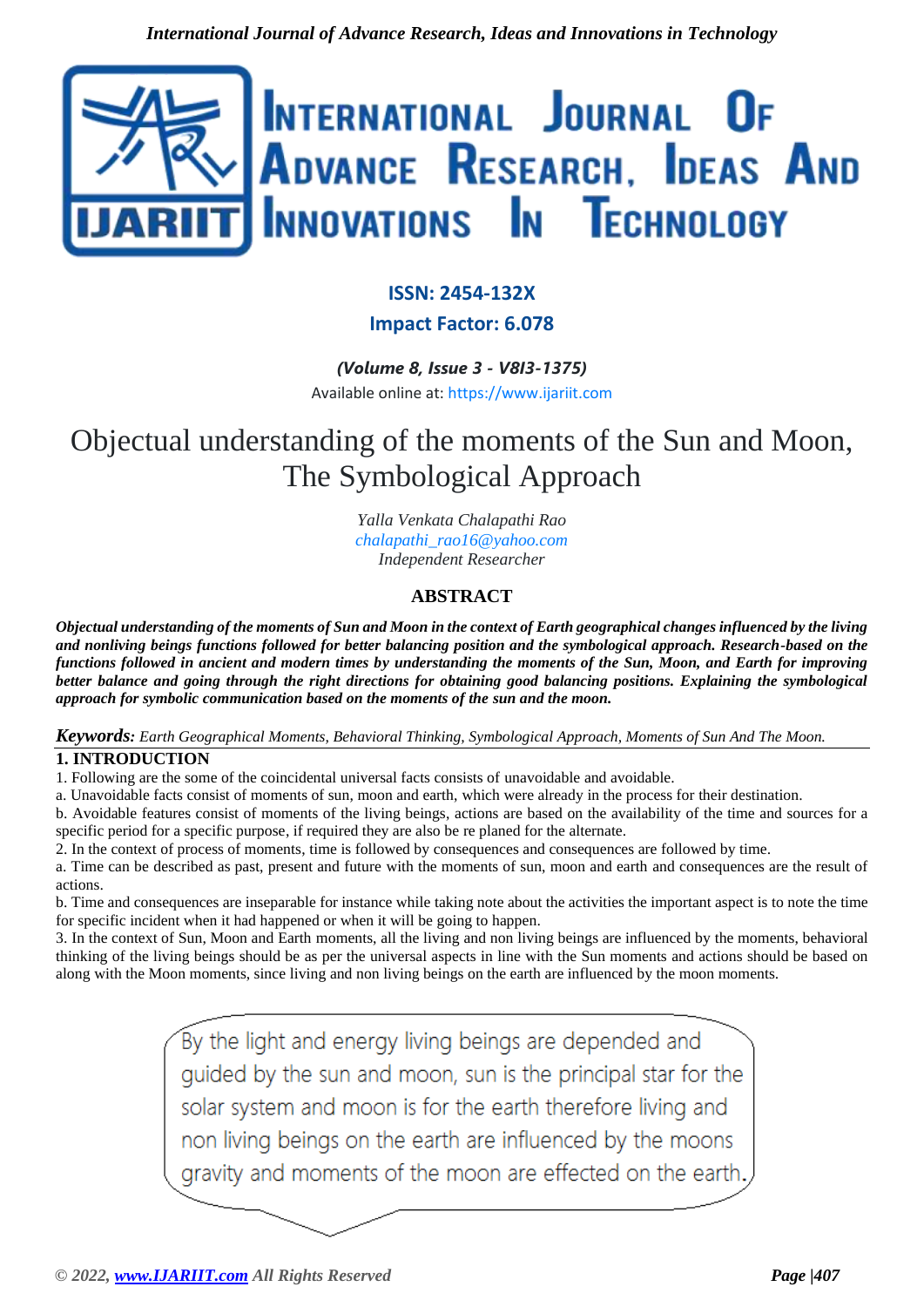# *International Journal of Advance Research, Ideas and Innovations in Technology*



## **4. Some of the Earth geographical moments occurred due to Moon moments are described as**

Tidal waves, eclipse, seasonal cycles, temperature variances, rains, lighting and gravitational effects, moons appearance on different days.

On the rotating earth objects are balanced by water and controlled by moons gravity.

#### **Some of the pictures are shown below. Appearance of the Moon**



**Moments of a boat and the balancing positions in the water.**



## **Moment of the objects on the earth.**